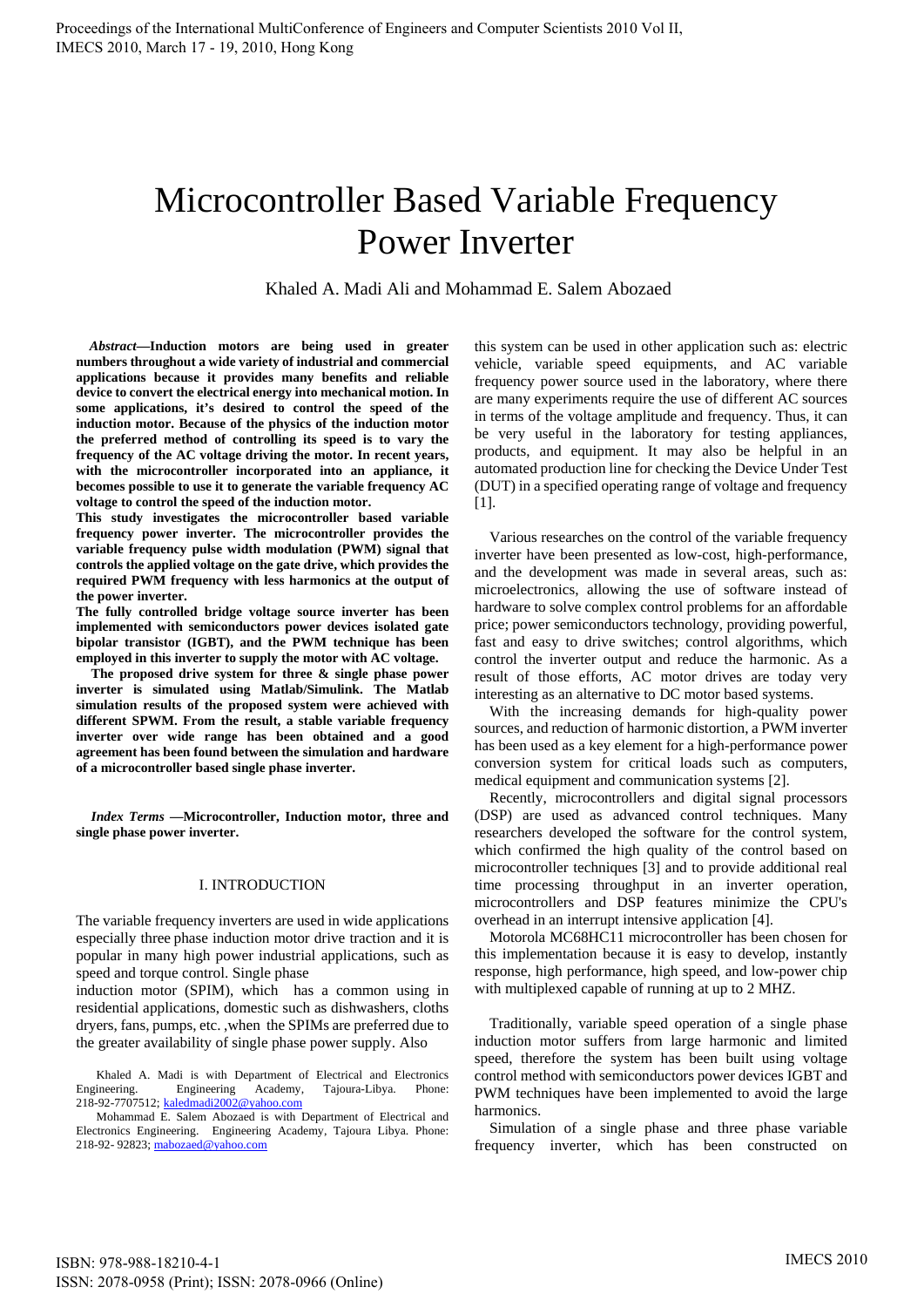matlab/simulink software to examine its capability to achieve sinusoidal waveform with variable frequency to use as single phase and three phase variable frequency power supply.

The Matlab simulation results of the proposed system were achieved with different PWM frequencies this system can be considered as high power variable frequency voltage source inverter, with fewer harmonics. From the result, a stable AC voltage with variable amplitude and variable frequency over wide range have been obtained and a good agreement has been found between the simulation and hardware of a single phase inverter.

## II. PAST WORKS

Various convert topologies have been compared by Ba-thunya et al [5], and he concluded that, among the converter topologies, the adjusted frequency PWM inverter is the best choice for single phase induction motor drives.

Chomat and Lipo [6], considered a system connected to a single-phase supply, the output portion of the converter consisting of two IGBT switches, generates a PWM output supplying one or both stator windings of a single-phase machine. The variable speed operation is characterized by the fact that the both stator windings are fed from the inverter. The phase shift between the currents in the main and auxiliary windings of the machine is maintained by means of an AC capacitor connected in series with the auxiliary winding. The generation of the triggering pulses for the solid-state switches and the state of the output relay are controlled by a single-chip microcontroller.

Jiangmin Yao [7], has implemented the PIC17C756 microcontroller in a single phase induction motor adjustable speed drive control with hardware setup and software program in C code. The main feature used in this microcontroller was its peripherals to realize pulse width modulation in the single phase motor control. Furthermore, one chip and re-programmable ROM replaces the conventional complicated circuit solution. He concluded that this brought low cost, small size and flexibility to change the control algorithm without changes in hardware. The problem of this microcontroller was that it had no dead band register and only had a three PWM output. Therefore, additional logic analogue circuits were added to generate their complement signals and to generate dead time in order to avoid the overlapping of turn on for both upper and lower switches.

Bashi, et al [8], had developed the single phase induction motor adjustable speed control using MC68HC11E-9 microcontroller. They programmed the microcontroller to vary the pulse width variation that controls the duty cycle of the DC chopper. The inverter receives the DC signal from the chopper and converted to AC power to feed the motor. Their drive system can be used to achieve speed control of a single-phase induction motor with wide speed range, but their system could be technically possible and economical, but the operation of the drive is not optimal throughout the entire

speed range and the significant torque ripple which may arise in some operating points.

In this work, the single phase variable frequency inverter has been implemented. The microcontroller has been programmed to vary the frequency of the output power inverter.

## III. MATERIALS AND METHODS

Single phase variable frequency inverter consists of full bridge diode rectifier is fed from 110Vac power supply; the rectifier bridge is used to convert the AC supply voltage to a 155.56Vdc voltage. The output voltage of the rectifier bridge is smoothed using a capacitor which helps to remove its ripples. Then the fixed DC voltage is fed to the single bridge IGBT inverter, which receives the DC voltage and converts it to AC voltage with variable frequency to feed the motor under control.

The microcontroller has been programmed to vary the frequency of the PWM signal that controls the frequency of the voltage applied at the gate drives, and as a result of this; we can control the frequency of the inverter.



Fig. 1. Block diagram of the system

Three phase variable frequency inverter: The 110Vac 3 phase power supply is converted to into fixed DC voltage by used three phase full bridge diode rectifier. The harmonics are filtered out by an LC filter to provide a smooth DC voltage, which is then applied to the inverter input.

The inverter consists essentially of six power IGBT, this inverter converts the DC link voltage into an adjustable three-phase AC voltage. The PWM control scheme used to control the inverter output voltage and frequency, by modulating the on and off times of power switches.

# *A. Simulation of the System*

Matlab/Simulink software has been used as a tool to simulate the circuit which consists of full bridge rectifier, and inverter circuit. Figure 1 shows the complete system single phase inverter, whereas Figure 2 shows the complete system of three phase inverter.

In the steady state, the motor can be simulated as R-L lumped circuit without loss of accuracy. The resistance R reflects the losses in the stator and rotor cores and the inductance for the winding. An experiment is carried out to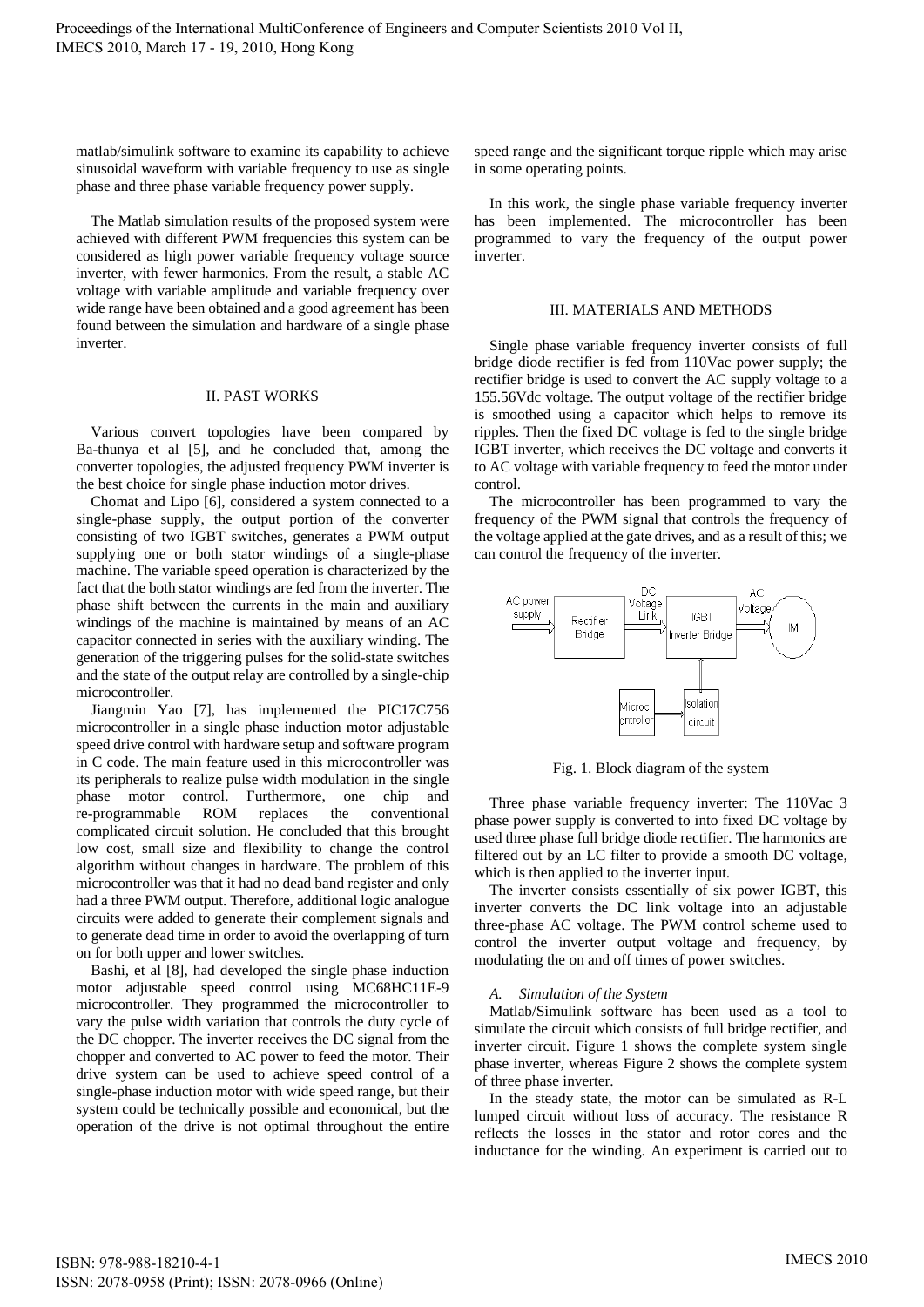measure R and L and the measured values were used in the simulation on Matlab/Simulink [3].



Fig. 2. Block diagram for single phase inverter simulation circuit



Fig. 3. Block diagram for three phase inverter simulation circuit

#### *B. Experimental Setupt*

In this study, the full bridge rectifier has been used to convert the AC supply to a DC voltage. A capacitor and an inductor are connected to form a smoothing filter. The output of the rectifier is the input to the inverter, which receives the smooth DC voltage and converts it to AC power to get the variable frequency power source.

The microcontroller-based control system hardware has been programmed to vary the frequency of the PWM signal that controls the frequency of the power inverter.

The PWM module gets two inputs "duty cycle and frequency" the frequency is configurable within range 20Hz-2 KHz and the duty cycle can be ranged from 0% to 100%. In order to use the output compare function as PWM generator, the frequency is converted from Hz to counts according to the following equation.

$$
FREQCNT = \frac{FREQHZ}{0.5\,\mu s} \tag{1}
$$

Where, 0.5µs is the one cycle period of microcontroller.

The PWM signals of the MCU are applied to the gate of IGBT through gate drive; the gate driver provides isolation, low impedance and high current supply to drive the IGBT's. By controlling the input voltage to the ADC, we can control the output frequency of the Microcontroller, since this input analogue voltage is converting to 8 bit digital signals, with resolution 20mV/step.

Under no-load condition, the output of the power inverter was smooth, and when this output voltage was fed to the single phase induction motor, the motor stared run and the response of the drive system was as expected.

#### *C. Simulation & experimental result*

*1) Simulation result:* The Matlab Simulation Results for the single phase variable frequency at steady state is shown in Figure 4, while the experiment result is shown in Figure 5.



Fig. 4. Load voltage and current for single phase inverter during simulation



Fig.5. Load voltage and current for three phase inverter during simulation

*2) Experimental result:* The microcontroller based single phase variable inverter system has been implemented experimentally. Figure 6 shows the output PWM pulses of the MCU, which are adjustable pulse width and frequency. Whereas, the output voltage and current of the single phase system fed an induction motor are shown in Figure 7 and Figure 8 respectively.